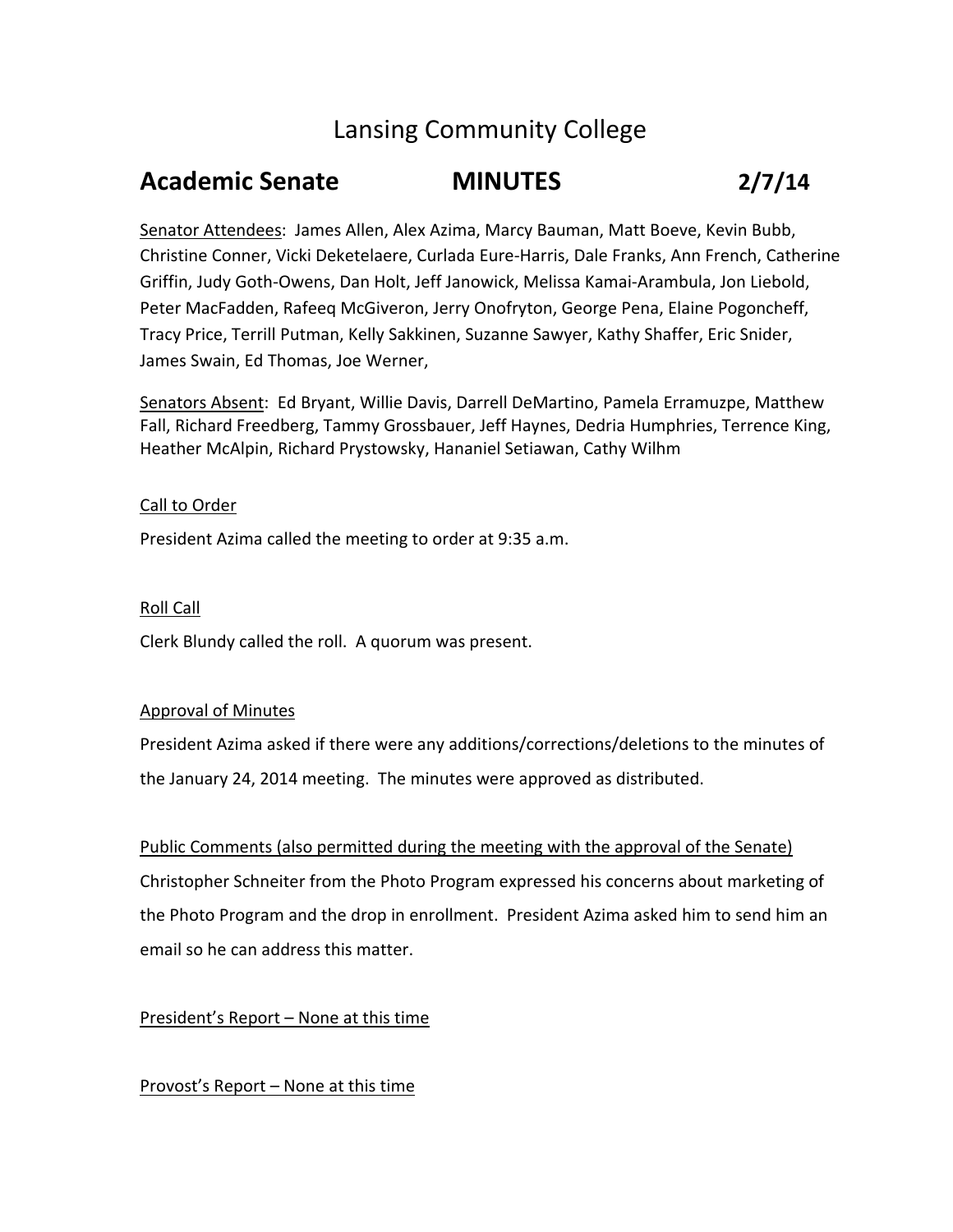#### Presentations – None at this time

#### Action Items – Global Education Standing Committee Charter Approval

Marc Thomas gave an update on the history of the Global Learning efforts at the college in recent years. It has been fragmented, but now it will come together as an Academic Senate standing committee for all things global. The intent is to have a broad inclusion of international students to have a diverse population.

Vice President Werner moved the adoption of the charter as distributed with the meeting call, to create this committee with membership as shown. Senator Kamai‐Arambula seconded the motion. There was discussion about the definition of global competency and international. Are we leaving out "LEP/immigrant students?" President Azima asked that a few senators come up with a bullet point to add to the charter. The group came back with a recommendation. Vice President Werner recommended an amendment as follows to the charter, the final bullet point should read:

‐ Work with LCC Student Services Division to enhance efforts to recruit *and support* international *and globally diverse* students at LCC.

It was also recommend the standing committee be called "Global Learning Committee" throughout the charter. Senator Liebold moved the previous question; Senator Pogoncheff seconded; and it was adopted. The motion was approved as amended.

#### Discussion Items – Michigan Transfer Agreement

There was discussion regarding the selection of courses for the Michigan Transfer Agreement. We want to be purposeful in the courses that are selected. Student Success is the goal. Senator Deketelaere indicated that when we look at courses to recommend, keep the overall goal of the program in mind. The Curriculum Committee will be reviewing these submissions to be sure the courses meet the guidelines. As senators we need to go back and share this information with departments and programs. Senator Pogoncheff asked for